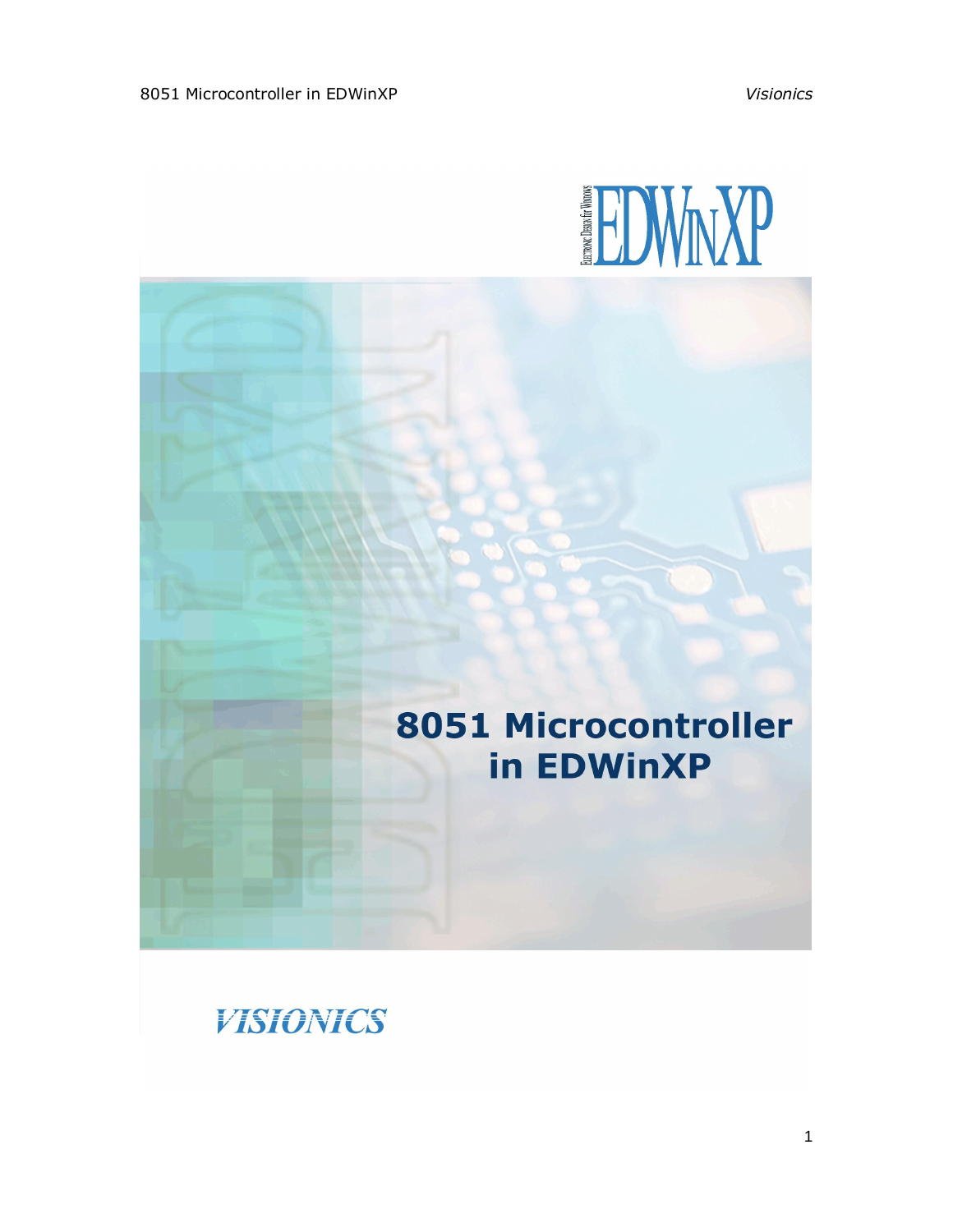© Norlinvest Ltd, BVI. Visionics is a trade name of Norlinvest Ltd. All Rights Reserved.

No part of the 8051 Microcontroller in EDWinXP document can be reproduced in any form or by any means without the prior written permission of Visionics. 8051 Microcontroller in EDWinXP document is subjected to change without notice. Visionics will make changes in a manner that will not affect dependent systems.

Unauthorized duplication, in whole or part, of this document by any means, mechanical or electronic, including translation into another language, except for brief excerpts in published reviews, is prohibited without the express written permission of Visionics. Visionics, EDWinXP, Docone, EDComX, SimWinXP and Mixed Mode Simulator and their respective logos are trademarks or registered trademarks of Visionics. Unauthorized duplication of this work may also be prohibited by local statute.

**Disclaimer:** Information in this publication is subject to change without notice and does not represent a commitment on the part of Visionics. The information contained herein is the proprietary and confidential information of Visionics or its licensors, and is supplied subject to, and may be used only by Visionics's customer in accordance with, a written agreement between Visionics and its customer. Except as may be explicitly set forth in such agreement, Visionics does not make, and expressly disclaims, any representations or warranties as to the completeness, accuracy or usefulness of the information contained in this document. Visionics does not warrant that use of such information will not infringe any third party rights, nor does Visionics assume any liability for damages or costs of any kind that may result from use of such information.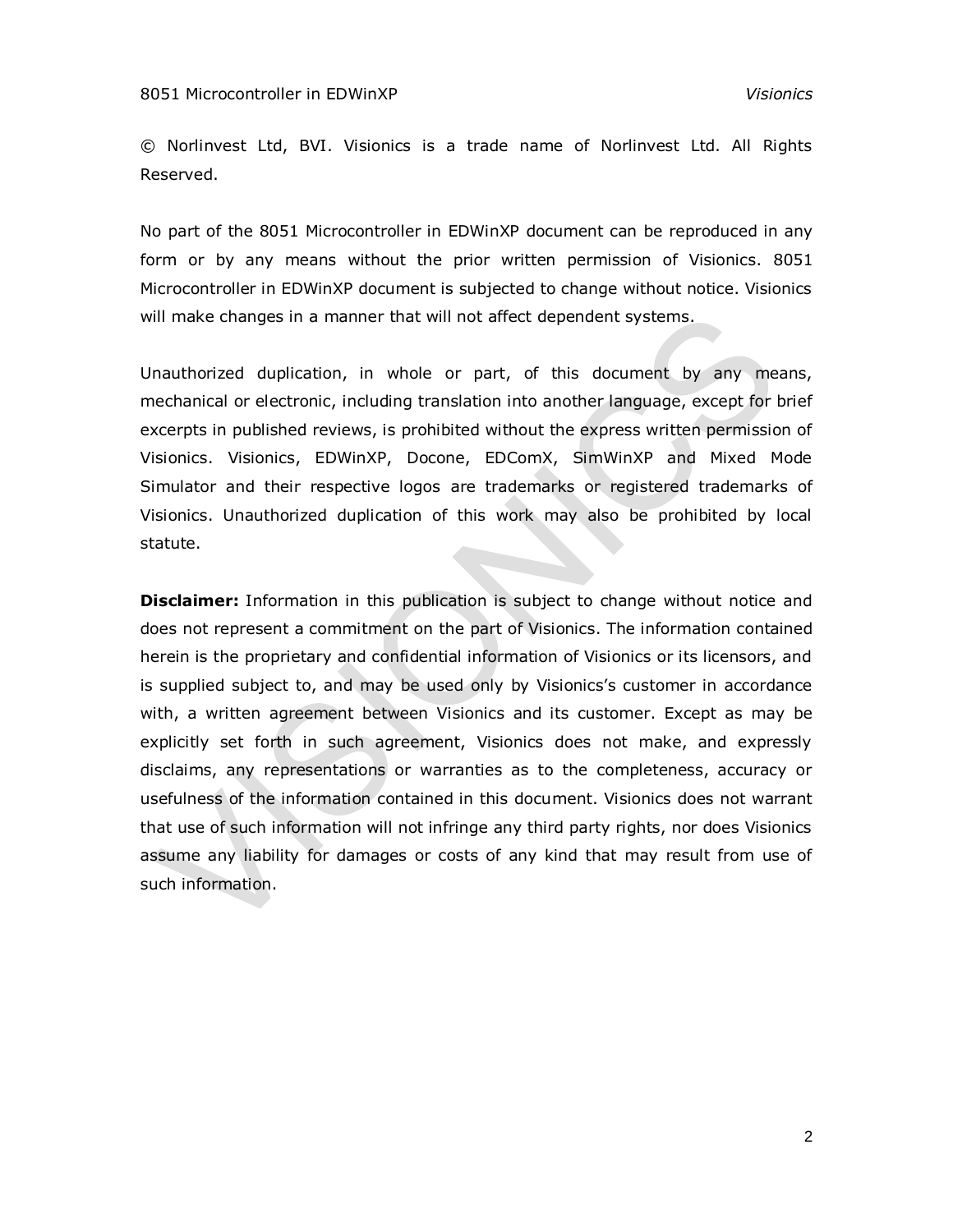# **Contents**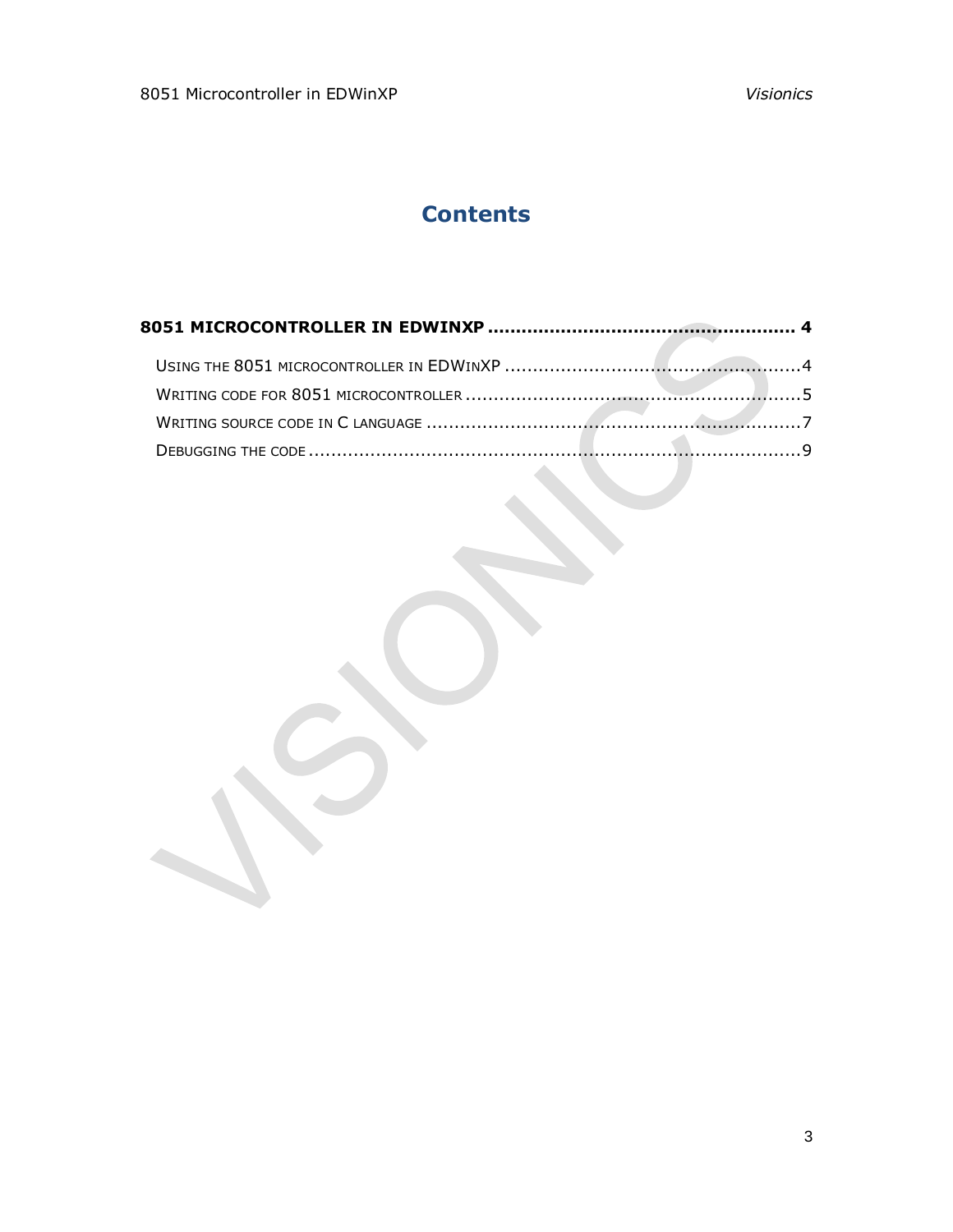# **8051 Microcontroller in EDWinXP**

<span id="page-3-0"></span>The 8051 microcontrollers in EDWinXP help the users to build real-time circuits. The 8051 can be interfaced with external devices like seven segment displays, interrupt generator, serial/pattern generator etc.

<span id="page-3-1"></span>**Using the 8051 microcontroller in EDWinXP**

1. Open EDWinXP Main from **Start→ Programs→ EDWinXP →Ver x.xx→ EDWinXP Main.**

2. Open the **Schematic Page (Mixed-Mode Simulator)** by double clicking on the **Page {MAIN PAGE}** under **Project→ Circuit [MAINHIER] →Diagram→ Page {MAIN PAGE}.**

3. Load 8051 microcontroller and Preprocess it.

4. The necessary timing for the controller is given by connecting a crystal across the pins XTAL1 and XTAL2. The timing can be provided manually by applying a clock of the desired frequency of the crystal to the pin XTAL1/XTAL2. This is done by selecting **Tools→ Instruments → Preset Logic → Clock Generator**

5. Connect nodes on **XTAL1/XTAL2**

6. Now by clicking on either of the two nodes **XTAL1/XTAL2** the following window appears

| 第 Clock Editor           |                      | $\overline{\mathbf{x}}$ |
|--------------------------|----------------------|-------------------------|
|                          | Select Clock Pattern |                         |
|                          |                      |                         |
| Unit:                    | Single Pattern:      | Repeatable Pattern:     |
| $ms \blacktriangleright$ | Pattern              | Pattern                 |
|                          | State                | State                   |
|                          | Time                 | Time                    |
|                          |                      |                         |
|                          | Add<br>Clear         | Add<br>Clear            |
|                          | Help<br>Accept       | Set Pattern<br>Cancel   |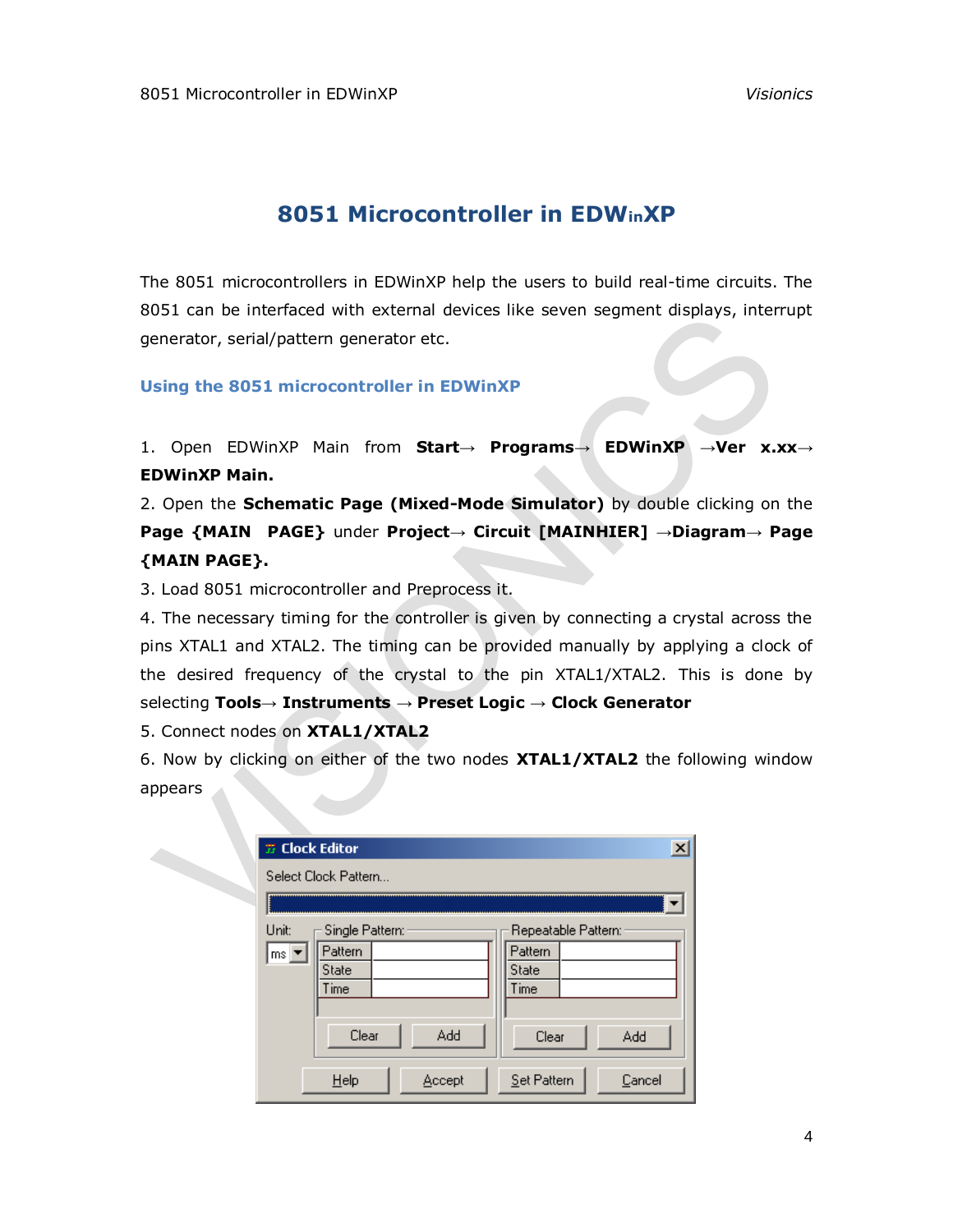7. Provide the desired frequency,

Eg: if the crystal frequency is  $6$ MHz, then the time period will be  $(1)/(6x10^6)$  i.e.  $0.1667 \times 10^{-6}$ 

The clock fed to the XTAL pin is {L1us, H1us} as **Repeatable Pattern**

8. Click on Add → **Set Pattern** → **Accept**

<span id="page-4-0"></span>**Writing code for 8051 microcontroller**

1. Select **Components** from the **Tool** Menu.

2. Choose **Component Properties** (second Function tool) → **Change Simulation parameters** (second option tool) and **Click** on the **8051** microcontroller. A new window pops up.

| <b>Component Parameter Setup</b>                                                              |                            |                                                                          |  |  |  |  |  |  |  |
|-----------------------------------------------------------------------------------------------|----------------------------|--------------------------------------------------------------------------|--|--|--|--|--|--|--|
| Borrow Spice Parameters   Load Component Parameters  <br>Save to Library<br>Assign Parameters |                            |                                                                          |  |  |  |  |  |  |  |
| Component :                                                                                   |                            | Sim. Function:<br>15062<br>MICR90xxx13/1                                 |  |  |  |  |  |  |  |
| Description :<br>AT90S2313 (MMI)                                                              |                            |                                                                          |  |  |  |  |  |  |  |
| Parameter Values                                                                              |                            | <b>Description</b>                                                       |  |  |  |  |  |  |  |
| Project                                                                                       | D:\EDWIN>I<br>Project path |                                                                          |  |  |  |  |  |  |  |
| Output                                                                                        | Intel                      | Output format { Intel, Motorola }                                        |  |  |  |  |  |  |  |
| Position                                                                                      | Yes                        | Store current position of model interface window? { Yes, No }            |  |  |  |  |  |  |  |
| <b>CLCL</b>                                                                                   |                            | 0 Clock Period (Minimum)                                                 |  |  |  |  |  |  |  |
| Vol                                                                                           |                            | 30 mV Port PB0/PB1 as digital output - Low-level min. output voltage [V] |  |  |  |  |  |  |  |
| lol                                                                                           |                            | 20 mA Port PB0/PB1 as digital output - Low-level max, output current [A] |  |  |  |  |  |  |  |
| Voh                                                                                           |                            | 4.8 V Port PB0/PB1 as digital output - High-level output voltage [V]     |  |  |  |  |  |  |  |
|                                                                                               |                            | Cancel<br>Help<br>Setup<br>Accept                                        |  |  |  |  |  |  |  |

3**. Click Setup** tab, the code editor window pops up. Code can be written in this window. Code can be written either in C language or assembly language.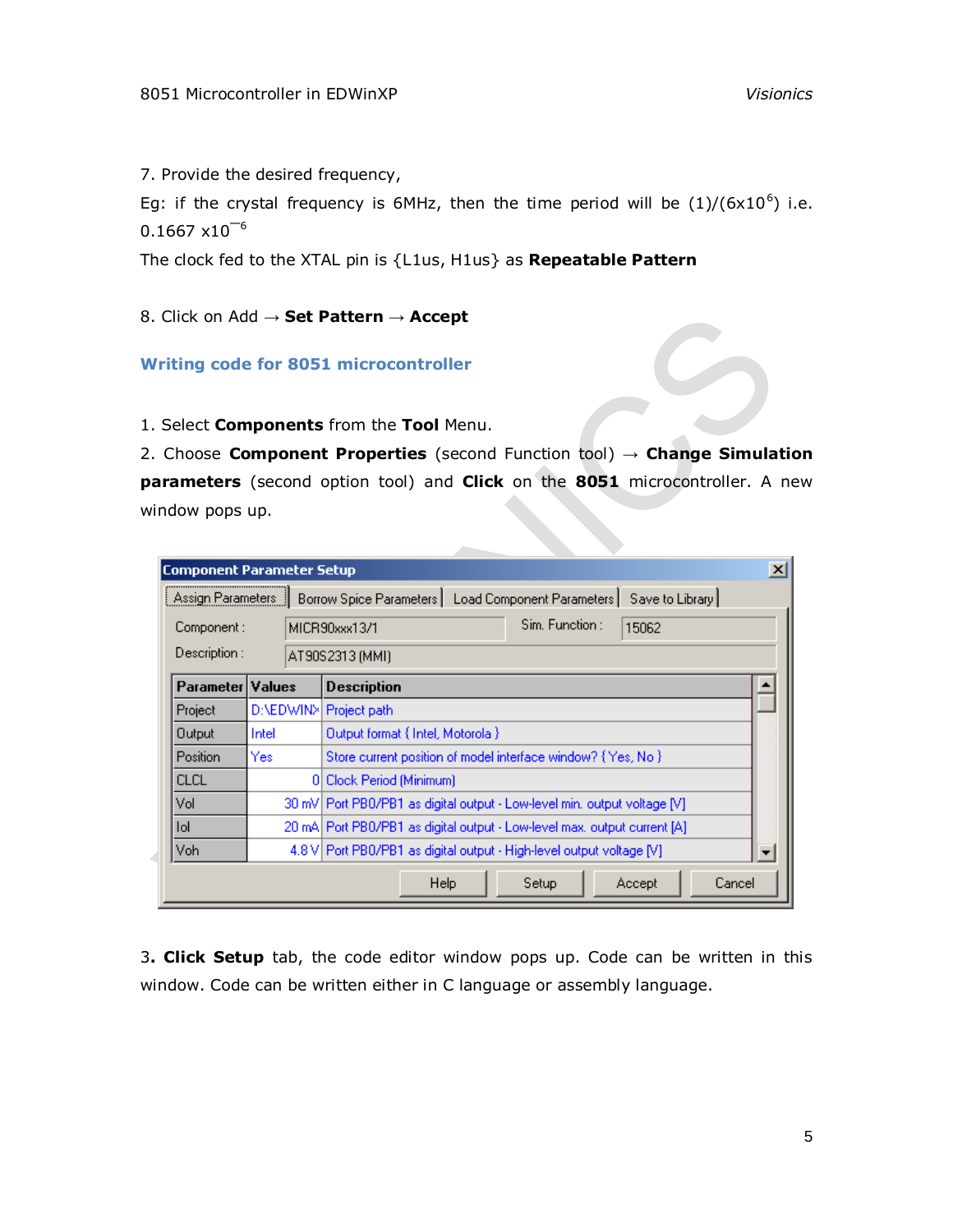## 8051 Microcontroller in EDWinXP *Visionics*

| C Editor   Assembler Editor   Listing View   Hex Editor (ROM)   Hex Editor (EEPROM)   Disassembler   Output File   Errors & Warnings<br>$\mathbf{G}$<br>竹羽目<br>De la<br>耳<br>$\blacksquare$<br>PC.<br>Line<br>Message<br>Hex:<br>- SPL<br>Dec:<br>- SREG<br>Bin:<br>⊞⊹ Ports<br>田· Registers<br>由· RAM<br>Column: 1, Line: 1<br>The tool bar in the code editor window is shown below<br>$\mathbb{G}$ Dx $\mathbb{F}$<br>ð<br>英日旬<br><b>Clear Text</b><br>Step into<br>Import<br><b>Step over</b><br>from disk<br><b>Stop Debug</b><br>Save<br><b>Start Debug</b><br><b>Export to disk</b><br><b>Build</b><br><b>Clear text</b><br>- Clears the source code in the code editor window.<br><b>Import from disk</b><br>file<br>- Allows to save the source code.<br><b>Save</b> |
|-------------------------------------------------------------------------------------------------------------------------------------------------------------------------------------------------------------------------------------------------------------------------------------------------------------------------------------------------------------------------------------------------------------------------------------------------------------------------------------------------------------------------------------------------------------------------------------------------------------------------------------------------------------------------------------------------------------------------------------------------------------------------------|
| - Displays the 'Open' dialog box and allows loading a new text                                                                                                                                                                                                                                                                                                                                                                                                                                                                                                                                                                                                                                                                                                                |
|                                                                                                                                                                                                                                                                                                                                                                                                                                                                                                                                                                                                                                                                                                                                                                               |
|                                                                                                                                                                                                                                                                                                                                                                                                                                                                                                                                                                                                                                                                                                                                                                               |
|                                                                                                                                                                                                                                                                                                                                                                                                                                                                                                                                                                                                                                                                                                                                                                               |
|                                                                                                                                                                                                                                                                                                                                                                                                                                                                                                                                                                                                                                                                                                                                                                               |
|                                                                                                                                                                                                                                                                                                                                                                                                                                                                                                                                                                                                                                                                                                                                                                               |
|                                                                                                                                                                                                                                                                                                                                                                                                                                                                                                                                                                                                                                                                                                                                                                               |
|                                                                                                                                                                                                                                                                                                                                                                                                                                                                                                                                                                                                                                                                                                                                                                               |
|                                                                                                                                                                                                                                                                                                                                                                                                                                                                                                                                                                                                                                                                                                                                                                               |
|                                                                                                                                                                                                                                                                                                                                                                                                                                                                                                                                                                                                                                                                                                                                                                               |
|                                                                                                                                                                                                                                                                                                                                                                                                                                                                                                                                                                                                                                                                                                                                                                               |
|                                                                                                                                                                                                                                                                                                                                                                                                                                                                                                                                                                                                                                                                                                                                                                               |
|                                                                                                                                                                                                                                                                                                                                                                                                                                                                                                                                                                                                                                                                                                                                                                               |
|                                                                                                                                                                                                                                                                                                                                                                                                                                                                                                                                                                                                                                                                                                                                                                               |
|                                                                                                                                                                                                                                                                                                                                                                                                                                                                                                                                                                                                                                                                                                                                                                               |
|                                                                                                                                                                                                                                                                                                                                                                                                                                                                                                                                                                                                                                                                                                                                                                               |
| <b>Export to disk</b><br>- Displays the 'Save' dialog box and allow to save the source                                                                                                                                                                                                                                                                                                                                                                                                                                                                                                                                                                                                                                                                                        |
| code.                                                                                                                                                                                                                                                                                                                                                                                                                                                                                                                                                                                                                                                                                                                                                                         |
| <b>Build</b><br>- Enables compilation of the source code.                                                                                                                                                                                                                                                                                                                                                                                                                                                                                                                                                                                                                                                                                                                     |
| - Enters the Debug mode.<br><b>Start Debug</b>                                                                                                                                                                                                                                                                                                                                                                                                                                                                                                                                                                                                                                                                                                                                |
|                                                                                                                                                                                                                                                                                                                                                                                                                                                                                                                                                                                                                                                                                                                                                                               |
| <b>Stop Debug</b><br>- Terminates debug mode.                                                                                                                                                                                                                                                                                                                                                                                                                                                                                                                                                                                                                                                                                                                                 |
| <b>Step over</b>                                                                                                                                                                                                                                                                                                                                                                                                                                                                                                                                                                                                                                                                                                                                                              |
| - Generates an event to notify model to step over the currently<br>debugged part of the code.                                                                                                                                                                                                                                                                                                                                                                                                                                                                                                                                                                                                                                                                                 |
| Step into<br>- Enables to view the line by line execution of the source code                                                                                                                                                                                                                                                                                                                                                                                                                                                                                                                                                                                                                                                                                                  |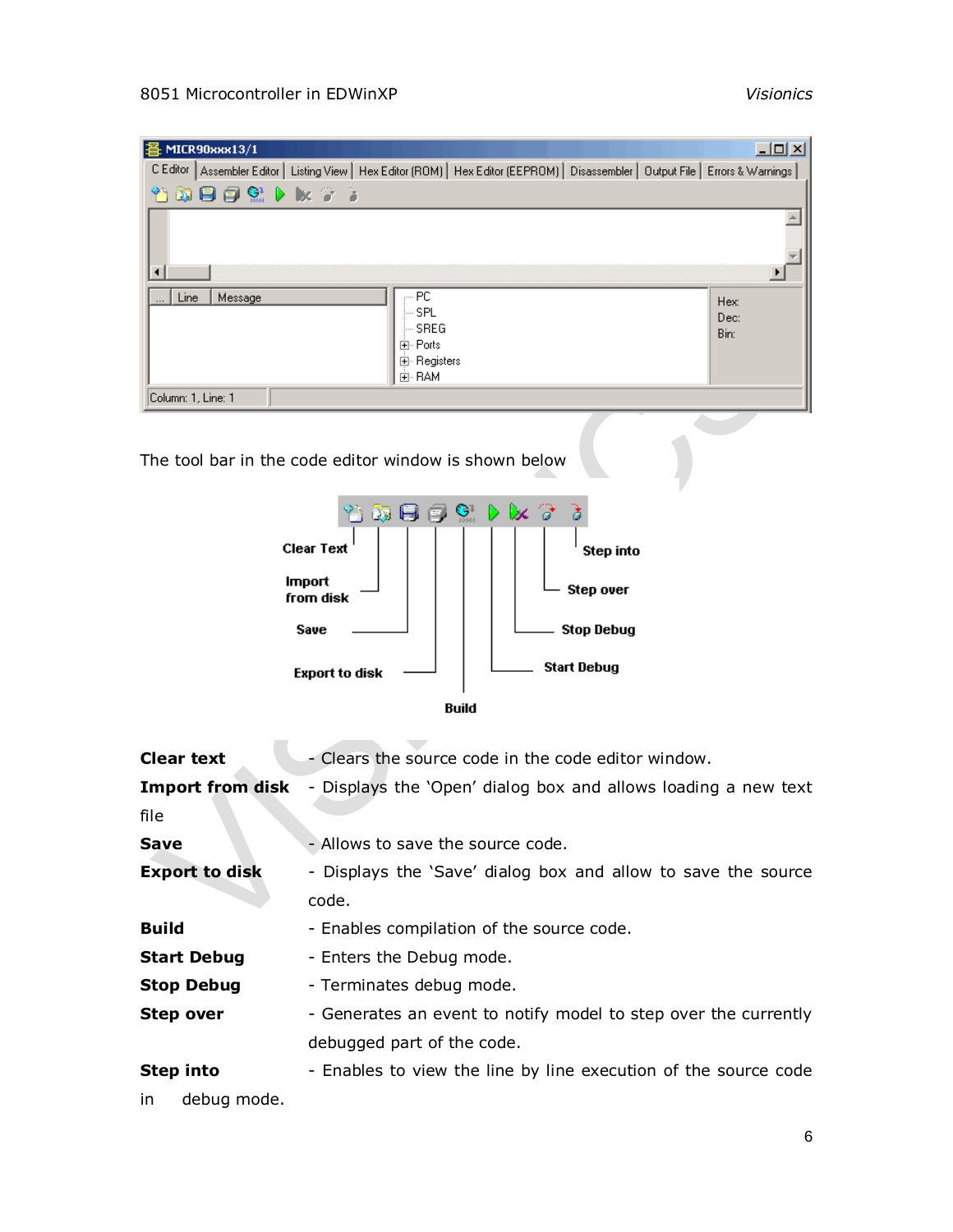## **Writing source code in C language**

<span id="page-6-0"></span>Basic structure for writing code in **C** language is

```
#include<8051.h>
void main ()
{
```
**}**

The code is written within the **main ()** function. For better understanding, the case of 8051**\_Counter** is taken. Load **8051\_Counter** and the steps mentioned till now in **Writing code for 8051 microcontroller** are executed.

 $\mathcal{L}_{\mathcal{A}}$ 

The code for **8051\_Counter** is as follows:

|  | $\Box$<br>疂 8051,1                                                                                                                                                                                                                                                             |  |
|--|--------------------------------------------------------------------------------------------------------------------------------------------------------------------------------------------------------------------------------------------------------------------------------|--|
|  | C Editor   Assembler Editor   Listing View   Hex Editor   Disassembler   Output File   Er ◀ ▶                                                                                                                                                                                  |  |
|  | 省英国国贸 D x 2 2                                                                                                                                                                                                                                                                  |  |
|  | #include<8051.h><br>void Delay(int Time);<br>void main()<br>int $a, b, c, p, q$ ;<br>int i;<br>repeat:<br>$a = PO$ :<br>for $(i = a; i \le 255; i++)$<br>Ŧ.<br>$P3 = 0x01$<br>$b = i / 100$ ;<br>$c = i$ % 100;<br>$p = c / 10$ ;<br>$q = p \ll 4$ ;<br>$p = c$ $\frac{10}{2}$ |  |
|  | $P1 = q + p$ ;<br>$P2 = b$ :<br>Delay(50);<br>$P3 = 0x00;$<br>Column: 32, Line: 12                                                                                                                                                                                             |  |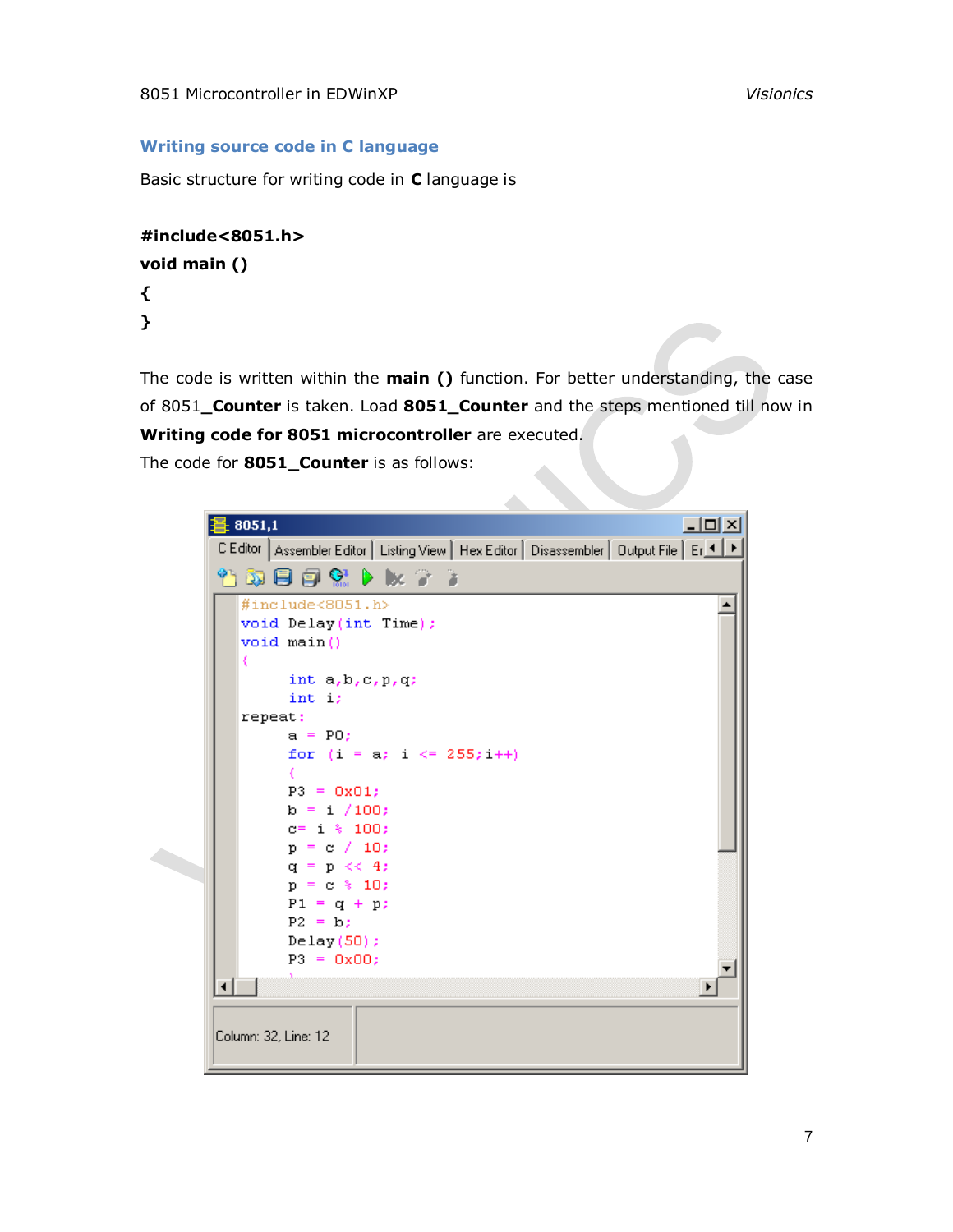By compiling (using the **Build** button) the basic structure in the **C Editor,** the default structure in the **Assembly Editor** will be obtained.

The code is written within the **\_main function**. The location to write the code is shown in the figure below.

| 賽 i8051/1 |                                                                                                        | $-12X$ |
|-----------|--------------------------------------------------------------------------------------------------------|--------|
|           | C Editor Assembler Editor   Listing View   Hex Editor   Disassembler   Output File   Errors & Warnings |        |
|           | 省政国国贸 D bx 2 2                                                                                         |        |
| ž.        | function main                                                                                          |        |
|           | main:                                                                                                  |        |
|           | $ar2 = 0x02$                                                                                           |        |
|           | $ar3 = 0x03$                                                                                           |        |
|           | $ar4 = 0x04$<br>$ar5 = 0x05$                                                                           |        |
|           | $\text{ar}6 = 0 \times 06$                                                                             |        |
|           | $ar7 = 0x07$                                                                                           |        |
|           | $\text{ar}0 = 0 \times 00$<br>$ar1 = 0x01$                                                             |        |
|           |                                                                                                        |        |
|           | ; SOURCE CODE CAN BE WRITTEN FROM HERE IN THE ASSEMBLY<br>:EDITOR                                      |        |
|           |                                                                                                        |        |
|           | 00101\$:                                                                                               |        |
|           |                                                                                                        |        |
| Line      | PC<br>Message<br>Hex:<br>∣— SP                                                                         |        |
|           | Dec:<br>⊸ ACC<br>Bin:                                                                                  |        |
|           | R                                                                                                      |        |
|           | Column: 14, Line: 235                                                                                  |        |

The code in **Assembly Editor** is also compiled by using the **Build** button in the code editor Window.

**Compilation messages** will be shown under the **Line Message column**.

After successful compilation **click** the **Save** button and close the code editor window.

**Click Accept** in the **Component Parameter Setup window.**

After completing the schematic the circuit is **Preprocessed** and **Analysis** is **Run.**

### <span id="page-7-0"></span>**Debugging the code**

**Place breakpoints** to keep **track of program execution**.